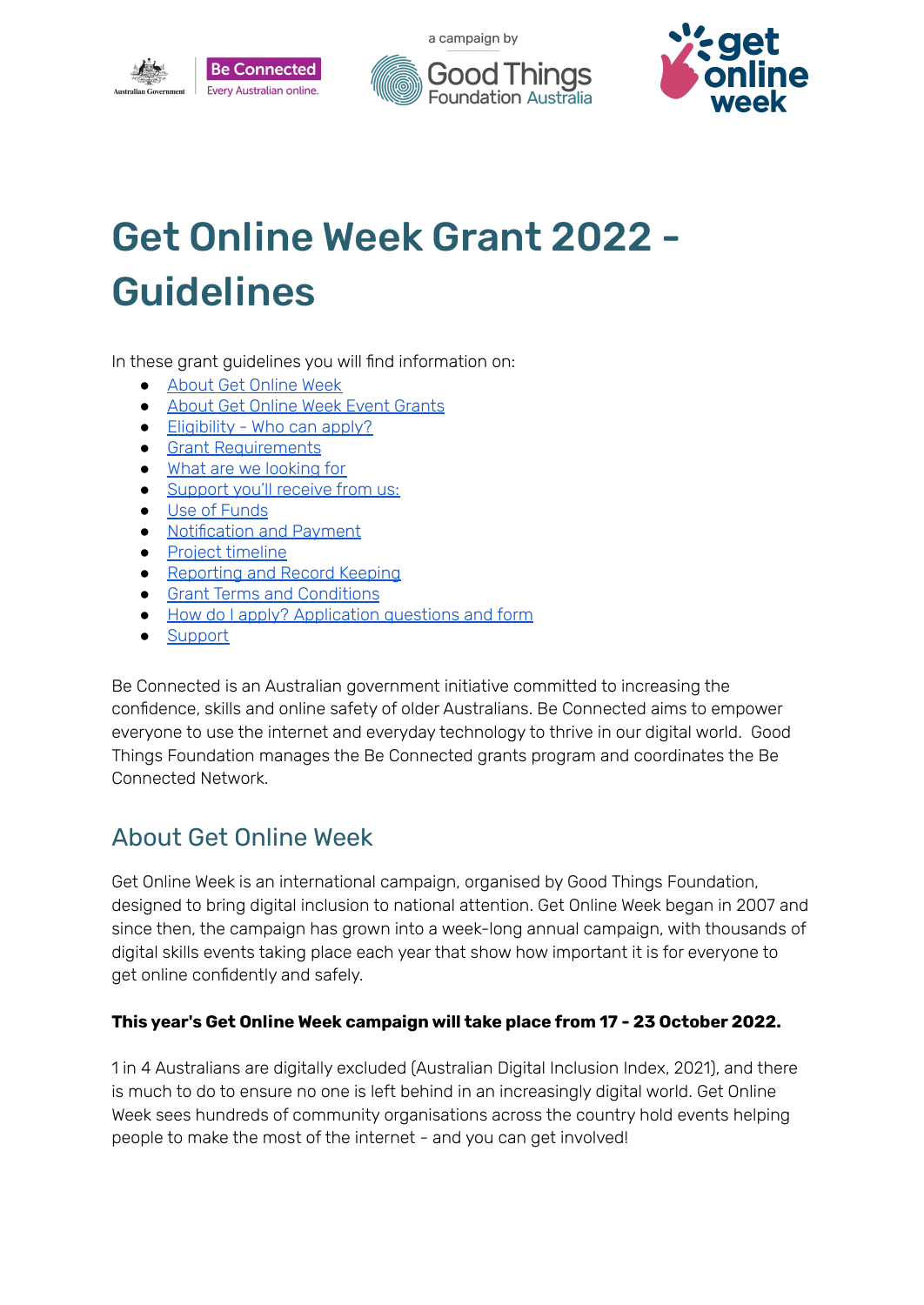We're working together with our corporate partners, stakeholders in government and hundreds of community organisations to reach out and encourage people to join their local event. This year through the campaign we are encouraging people to **'Try One Thing'**.

## <span id="page-1-0"></span>About Get Online Week Event Grants

\$1,000 grants will be awarded to Be Connected Network Partners to host either a face-to-face (COVID-permitting) or online event during Get Online Week.

In previous years, through BBQ's, morning & afternoon teas, open days, digital safaris, online quizzes / cook alongs, and virtual bingos, our Network Partners gave thousands of Australians the opportunity to get online and get connected as a next step to improving their digital skills.

Get Online Week will take place from 17-23 October 2022, and all Get Online Week Event grant holders will engage their communities to promote the Be Connected program and spread the message to *Try One Thing*.

## <span id="page-1-1"></span>Eligibility - Who can apply?

Organisations who would like to apply for a Get Online Week grant **must**:

- Be a registered Network Partner within the Be Connected Network
- Have acquitted previous grant/s awarded by Good Things Foundation

If you are not sure if you have an overdue grant acquittal, please contact Good Things Foundation to check.

## <span id="page-1-2"></span>Grant Requirements

Get Online Week grant recipients **will be required** to:

- 1. Hold a face-to-face (COVID-permitting) event or online event during Get Online Week (17-23 October 2022) to help their community to try one thing online and promote the Be Connected program
- 2. Be added to our Get Online Week mailing list to receive email updates and Get Online Week resources
- 3. Use the Get Online Week and Network Partner resources, and the Be [Connected](https://beconnected.esafety.gov.au/) learner [website](https://beconnected.esafety.gov.au/), when promoting and hosting the event
- 4. Introduce new learners to the Be Connected learner website and encourage them to attend a local Be Connected digital skills session for ongoing support
- 5. Participate in Good Things Foundation surveys including sharing feedback surveys for event attendees (a minimum of 10 learner surveys completed)
- 6. Supply at least one photo of their Get Online Week event
- 7. Provide a detailed report of how the Get Online Week activity went including the number of people reached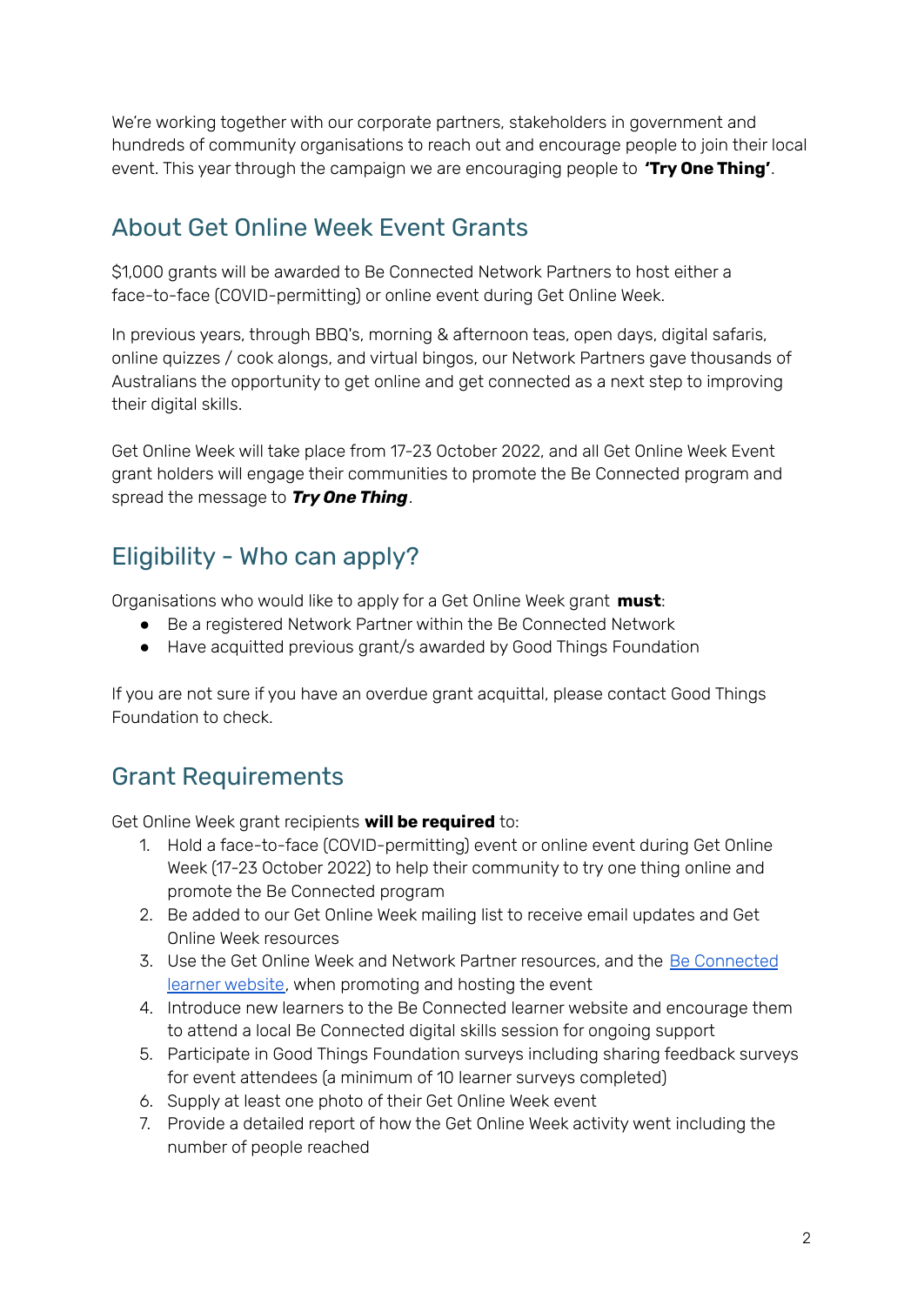#### What **we'd like you** to do:

- 1. Promote your event to your community e.g. through social media, notice board advertising, or even in the local media.
- 2. Send a local press release and invite VIPs such as MPs, mayors, and your leadership team.
- 3. Make your event fun, creative and engaging so your community enjoy improving their digital skills and are excited to do more.

### <span id="page-2-0"></span>What are we looking for

With limited funding available, applications will be competitively assessed on their merits with priority given to organisations that demonstrate:

- A viable project plan an overview of the event outlining what you plan to do, where and when the event is going to be held, and what activities you will undertake to ensure your objectives are met (you can access a [project](https://www.beconnectednetwork.org.au/sites/default/files/golw_2022_-_project_plan_template.docx) plan [template](https://www.beconnectednetwork.org.au/sites/default/files/golw_2022_-_project_plan_template.docx) here)
- Value for money activities and budget are appropriately aligned
- That they have the capacity to provide ongoing digital literacy support
- How they will measure the success of the event

## <span id="page-2-1"></span>Support you'll receive from us:

We're here to provide you with support to ensure you are fully prepared to run a successful event, such as:

- Get Online Week event resources
- Poster, flyer and social media templates
- Ideas/themes for events
- Tips for advertising your event
- Support webinars, such as on running and marketing successful events

## <span id="page-2-2"></span>Use of Funds

You are required to clearly outline your proposed expenditure in the budget you submit with your grant application. Budgets must be realistic i.e. funding is spent on activities that can be justified as supporting your event, such as:

- Marketing/promoting your event
- Presenter/staff costs
- Internet fees
- Catering
- Room hire
- Printing of resources
- Equipment hire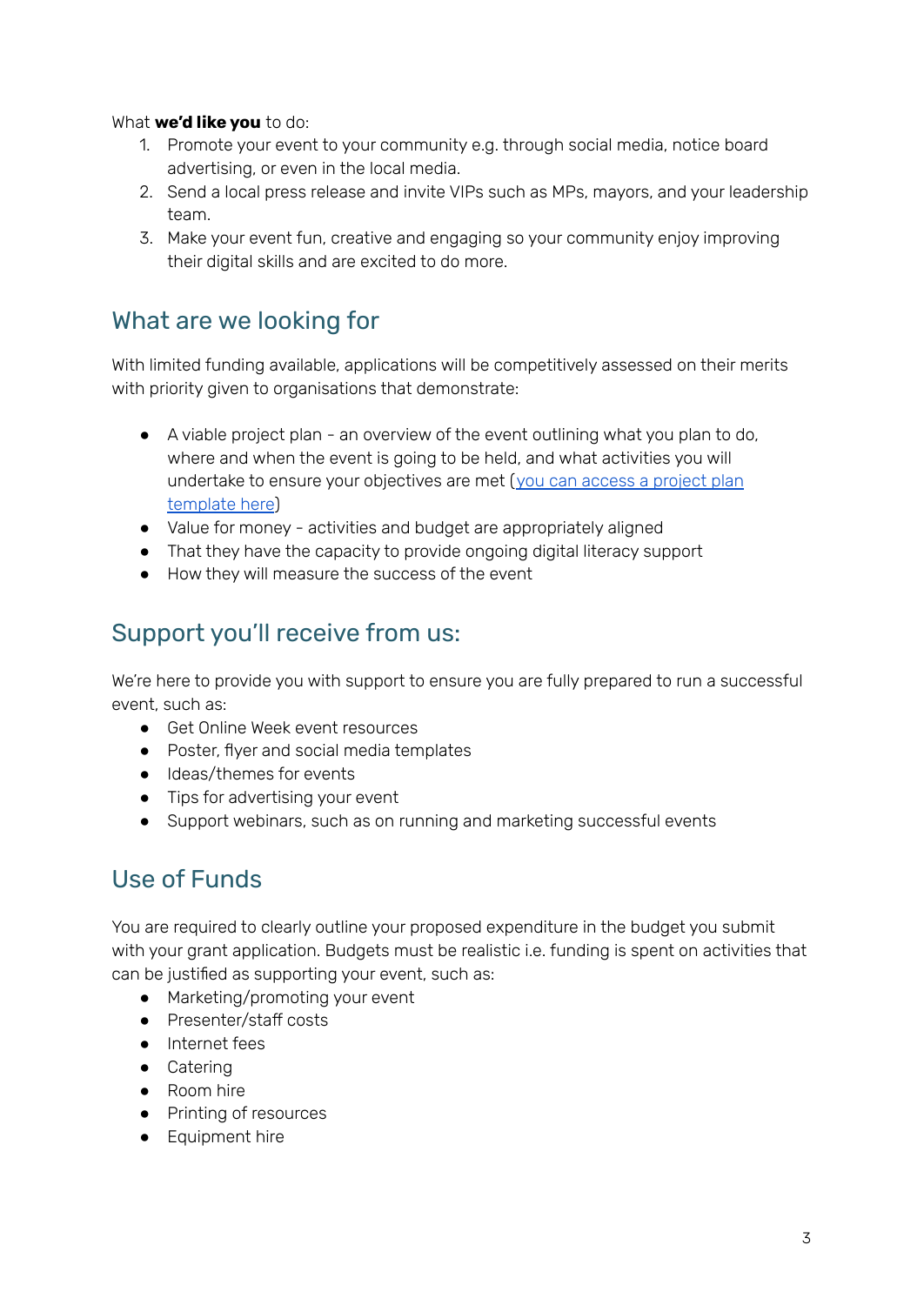Exclusions:

● Funding cannot be used for capital works (building or construction materials)

## <span id="page-3-0"></span>Notification and Payment

All applicants will be notified of the outcome of their application via email by 22 August 2022.

If your application is successful, the full amount of the grant, \$1,000 (+ GST if applicable), will be transferred to you from 29 August 2022, once a contract has been accepted online and an invoice has been emailed to [connect@goodthingsfoundation.org](mailto:connect@goodthingsfoundation.org).

#### **Please note, failure to accept the contract and submit an invoice to Good Things Foundation by Friday, 14 October 2022, may result in the grant offer being withdrawn.**

## <span id="page-3-1"></span>Project timeline

The key dates are:

| <b>Activity</b>                            | <b>Date</b>                           |
|--------------------------------------------|---------------------------------------|
| Online applications open                   | Monday, 4 July 2022                   |
| Deadline for applications                  | Friday, 5 August 2022 by 23:55 (AEST) |
| Communication of results to all applicants | Monday, 22 August 2022                |
| Payment date                               | Monday 29 August 2022                 |
| Project start and finish date              | 17 October to 23 October 2022         |
| Final report and financial acquittal       | Friday, 4 November 2022               |

## <span id="page-3-2"></span>Reporting and Record Keeping

Successful applicants will be required to submit a final report and financial acquittal by Friday 4 November 2022. In the report we would like to know:

- a. A brief overview of your event (what you did, when, where, and for how long your event took place)
- b. The number of people that attended/you engaged with
- c. Provide at least one photo of your event
- d. Share quotes and learner journeys as good news stories
- e. Expenditure submit a financial acquittal to show actual expenditure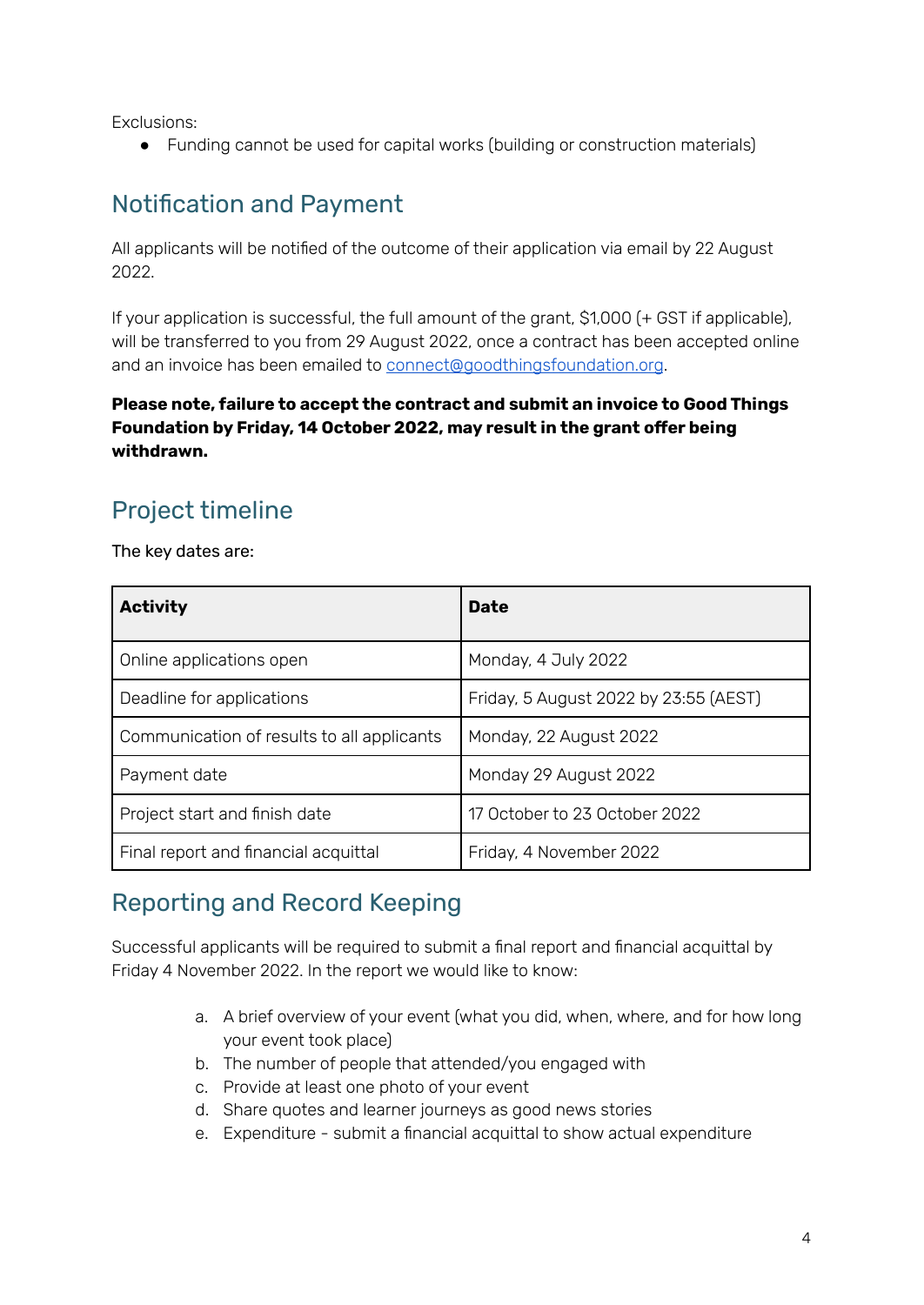#### Retention of records

All grant recipients are required to keep original receipts or other documents, which account for the expenditure of the grant, for up to five years after the grant was awarded.

## <span id="page-4-0"></span>Grant Terms and Conditions

Please ensure you have read the grant Terms and [Conditions](https://www.beconnectednetwork.org.au/sites/default/files/2022-06-16_online_week_grant_2022_-_terms_conditions.pdf) before you commence your application.

## <span id="page-4-1"></span>How do I apply?

The application period is open from 4 July to 5 August, 2022. Please log on to the [Network](https://www.beconnectednetwork.org.au/grant-program) [Partner](https://www.beconnectednetwork.org.au/grant-program) site and submit your application online. You can see an example of the form below.

If you are not yet a Network Partner, you can join using the Joining the [Network](https://www.beconnectednetwork.org.au/join-the-network-step-1) page on our website. You can apply for a Get Online Week grant as soon as you submit the Join the Network form. Newly joined Network Partners will receive a phone call from one of our team members to welcome you to the Network and help process your application. There is no need to hold off on your Get Online Week grant application before this phone call.

Unfortunately, no bulk grants will be awarded under this funding opportunity. Larger organisations who have previously received bulk grants, will have to submit individual applications for each registered Network Partner location who wish to access funding to host a Get Online Week event.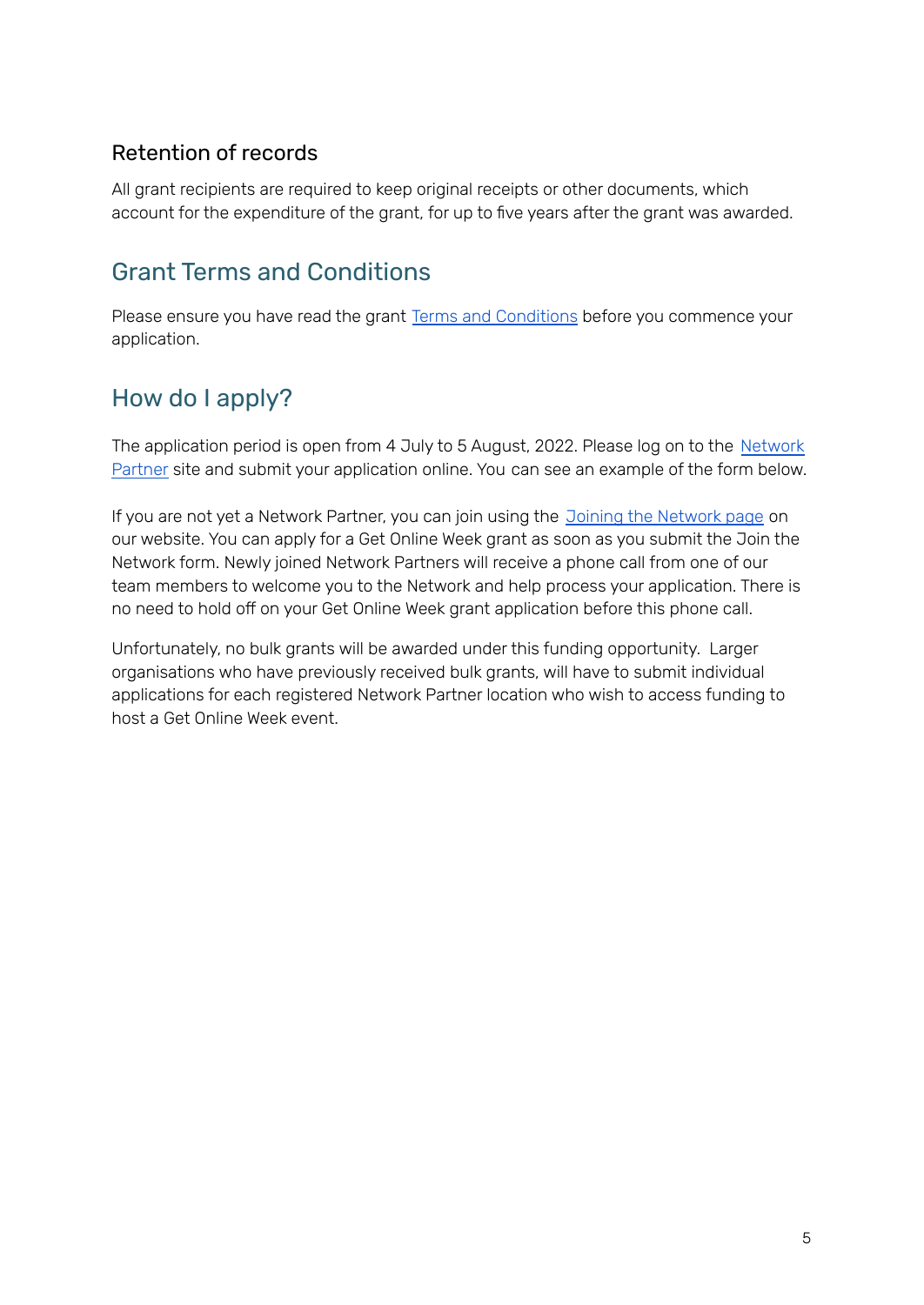# Application form

#### Step 1 - Accessing application form

Please select your organisation from the drop down box - the organisation you select is the organisation you are applying for funding for. In this section you should only be able to see the organisations that are attached to your account - *Please note that you need to have your browser set to accept cookies*.

### Step 2 - Application questions

#### **Organisation Details** (this section will be pre-populated)

- Organisation ID:
- Organisation Name:
- ABN:

#### **Contact Details** (this section will be pre-populated)

- First Name:
- Last Name:
- Email:

**How did you hear about this funding opportunity?** (dropdown box, please select from the following)

- Twitter
- Facebook
- Google search
- Linkedin
- Good Things Foundation (e.g. newsletter)
- Other funding site (e.g. Community Grants Hub)
- Other

#### **Delivery**

#### **- Outline your experience in delivering similar projects or working with people in similar places, or similar cohorts**

*Please include evidence of your organisation's experience/capacity to provide ongoing digital literacy support*

*This question has a 100 word limit*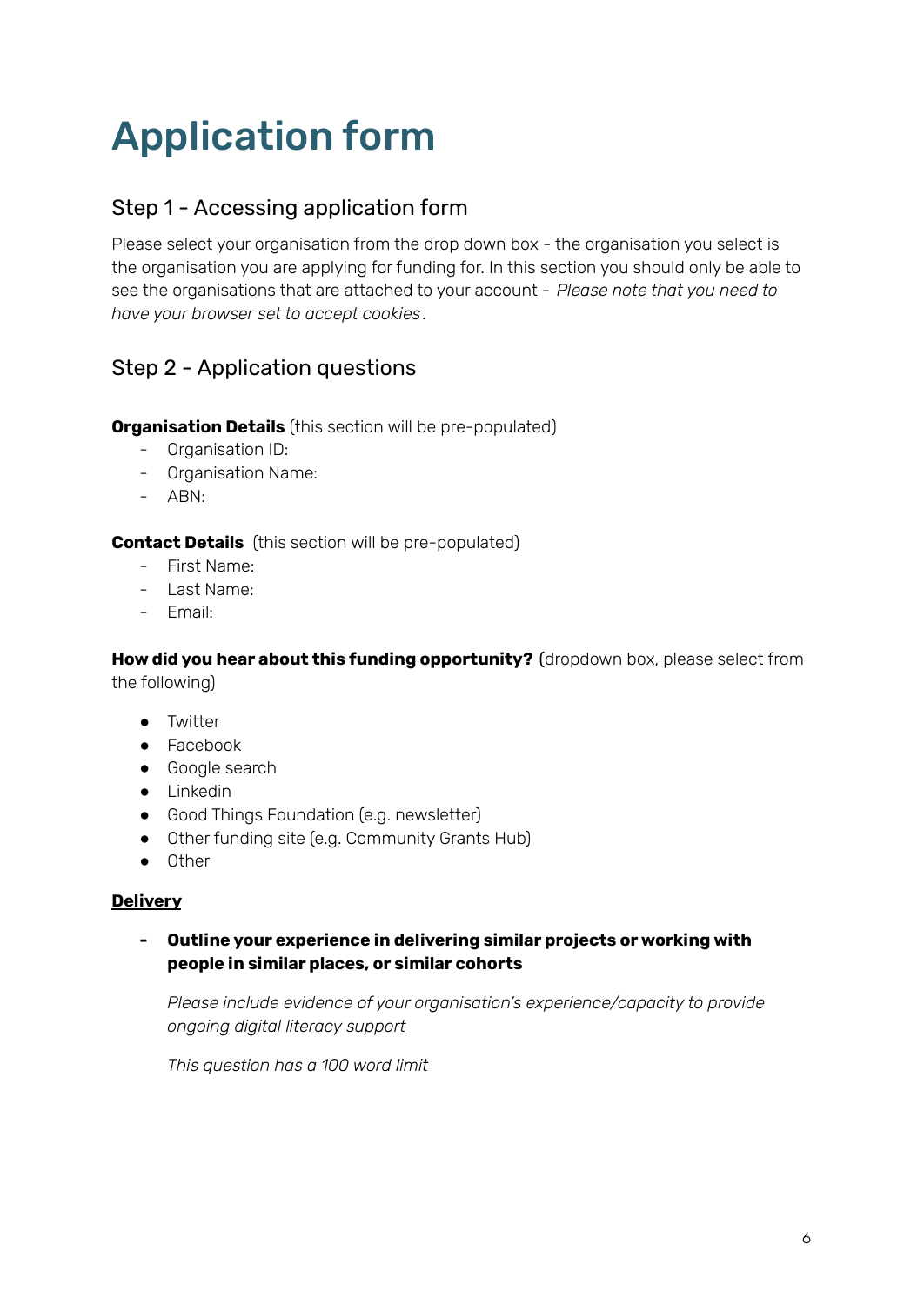#### **- Please outline the project's staffing and management, including key roles and responsibilities. Include information on how volunteers will be engaged in the project if applicable**

*This question has a 100 word limit*

#### **- Please outline the marketing strategies you will use to promote your project**

*This question has a 200 word limit*

**- Please upload a detailed Project Plan** (you can access a project plan [template](https://www.beconnectednetwork.org.au/sites/default/files/golw_2022_-_project_plan_template.docx) [here](https://www.beconnectednetwork.org.au/sites/default/files/golw_2022_-_project_plan_template.docx))

Please provide us with an overview of your event (tell us what you plan to do, where and when it is going to be held, and what activities you will undertake to ensure your objectives are met)

*This question has a 200 word limit*

#### **Impact and Assessment**

**- Please describe what outcomes you hope to achieve and how you will measure them**

*This question has a 100 word limit*

#### **Financial**

- **- Contract ID** (this section will be pre-populated)
- **- What amount are you applying for?**
- **- Please detail the full costs of your project and the items you would like this grant to fund. Please also include any match or in kind funding**

*This question has a 100 word limit*

**- Upload the completed Budget Template** (you can access a budget [template](https://www.beconnectednetwork.org.au/sites/default/files/2021-06-24_cb_budget_-_template.docx) [here](https://www.beconnectednetwork.org.au/sites/default/files/2021-06-24_cb_budget_-_template.docx))

*This question has a 100 word limit*